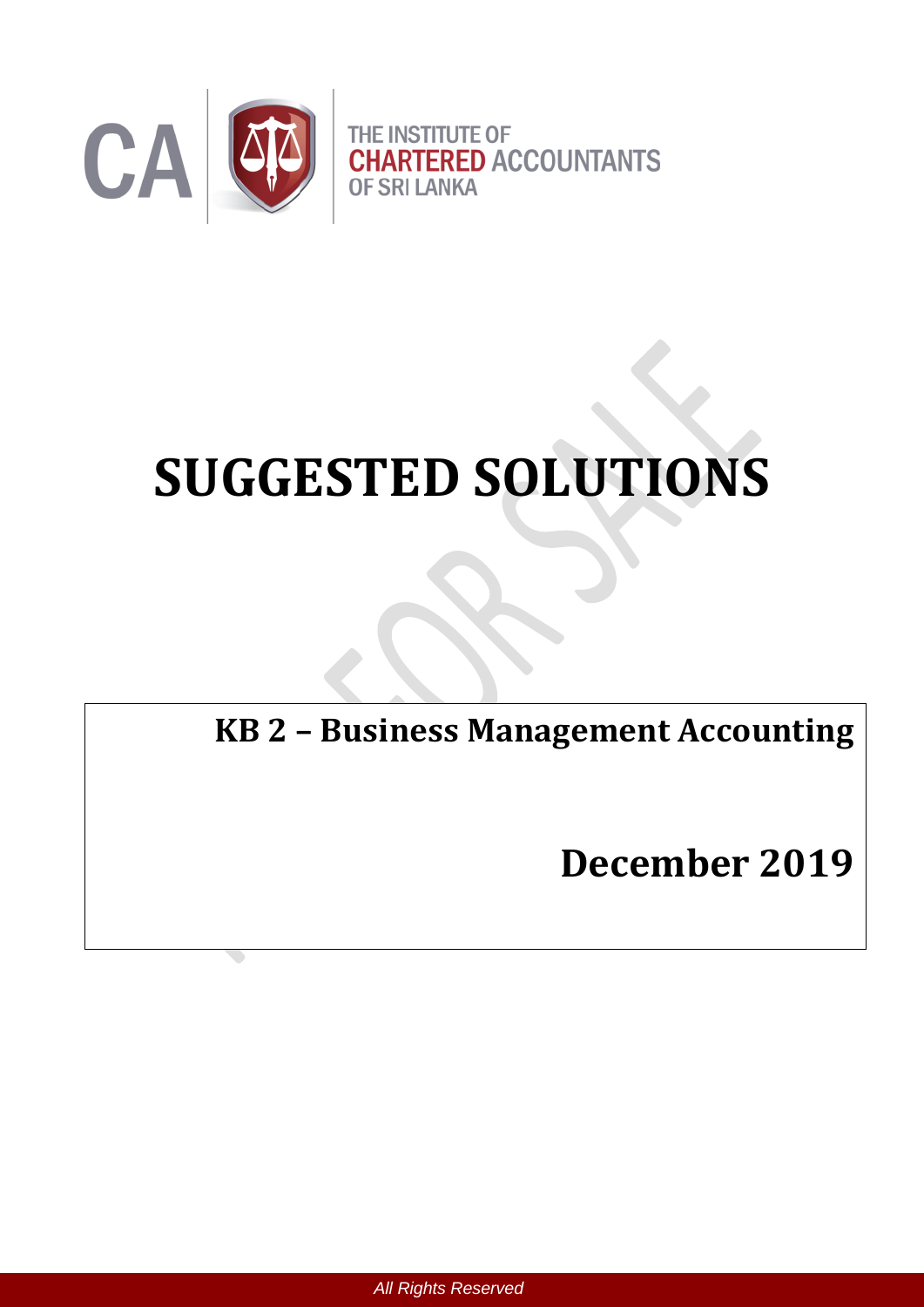# **SECTION 1**

#### **Answer 01**

#### **Relevant learning outcome/s: 1.1.3**

Evaluate product profitability and customer profitability decisions using information generated from absorption costing and activity-based costing.

**Study text reference:** Pages 22 – 28

(a)

|                                      | <b>Outlet sales</b> | <b>Supermarkets</b> | <b>Wholesalers</b> |                         |
|--------------------------------------|---------------------|---------------------|--------------------|-------------------------|
| Sales quantity (cups)                | 10,000              | 80,000              | 120,000            |                         |
| Discount offered                     | 5%                  | 30%                 | 20%                |                         |
| Marked selling price per cup (Rs.)   | 1,000               | 1,000               | 1,000              |                         |
| Discounted selling price per cup     | 950                 | 700                 | 800                |                         |
| (Rs.)                                |                     |                     |                    |                         |
| Variable cost per cup (Rs.)          | (600)               | (600)               | (600)              |                         |
| Contribution per cup (Rs.)           | 350                 | 100                 | 200                |                         |
| Contribution (Rs.)                   | 3,500,000           | 8,000,000           | 24,000,000         |                         |
| <b>Allocation of overheads based</b> |                     |                     |                    |                         |
| on ABC                               |                     |                     |                    |                         |
|                                      |                     |                     |                    | Cost per cost<br>driver |
| Cost of sales visits                 |                     |                     |                    |                         |
| (Rs. 7,000,000/2,000)                |                     | 700,000             | 6,300,000          | 3,500.00                |
| Cost of order processing             |                     |                     |                    |                         |
| (Rs. 3,000,000/1,000)                | 1,200,000           | 300,000             | 1,500,000          | 3,000.00                |
| Customer delivery                    |                     |                     |                    |                         |
| (Rs. 6,700,000/600)                  |                     |                     | 6,700,000          | 11,166.67               |
| Total (Rs.)                          | 1,200,000           | 1,000,000           | 14,500,000         |                         |
| Net profit after allocating costs    |                     |                     |                    |                         |
| based on ABC method (Rs.)            | 2,300,000           | 7,000,000           | 9,500,000          |                         |

| (b) | No. of cups per delivery to supermarkets                     | 400       |
|-----|--------------------------------------------------------------|-----------|
|     |                                                              | Rs.       |
|     | Cost per delivery (6,700,000/600)                            | 11,167    |
|     | Additional discount offered for collection of goods from HPL |           |
|     | $(5\% * 1,000 * 400)$                                        | (20,000)  |
|     | Cost saving if delivered to supermarkets                     | 8,833     |
|     | Total saving (80,000/400) * 8,833                            | 1,766,667 |

If HPL delivers to supermarkets and awards only a 25% discount, HPL's profit could increase by Rs. 1,766,667. Therefore HPL should deliver goods to supermarkets instead of giving an additional 5% discount.

#### **Alternatively**

| Number of deliveries    | (80,000/400)            | 200          |
|-------------------------|-------------------------|--------------|
| Cost per delivery (Rs.) | (6,700,000/600)         | 11,166.67    |
| Delivery cost (Rs.)     |                         | 2,233,333.33 |
| Revenue loss (Rs.)      | $(80,000 * 1,000 * 5%)$ | 4,000,000.00 |
| Net revenue loss (Rs.)  |                         | 1,766,666.67 |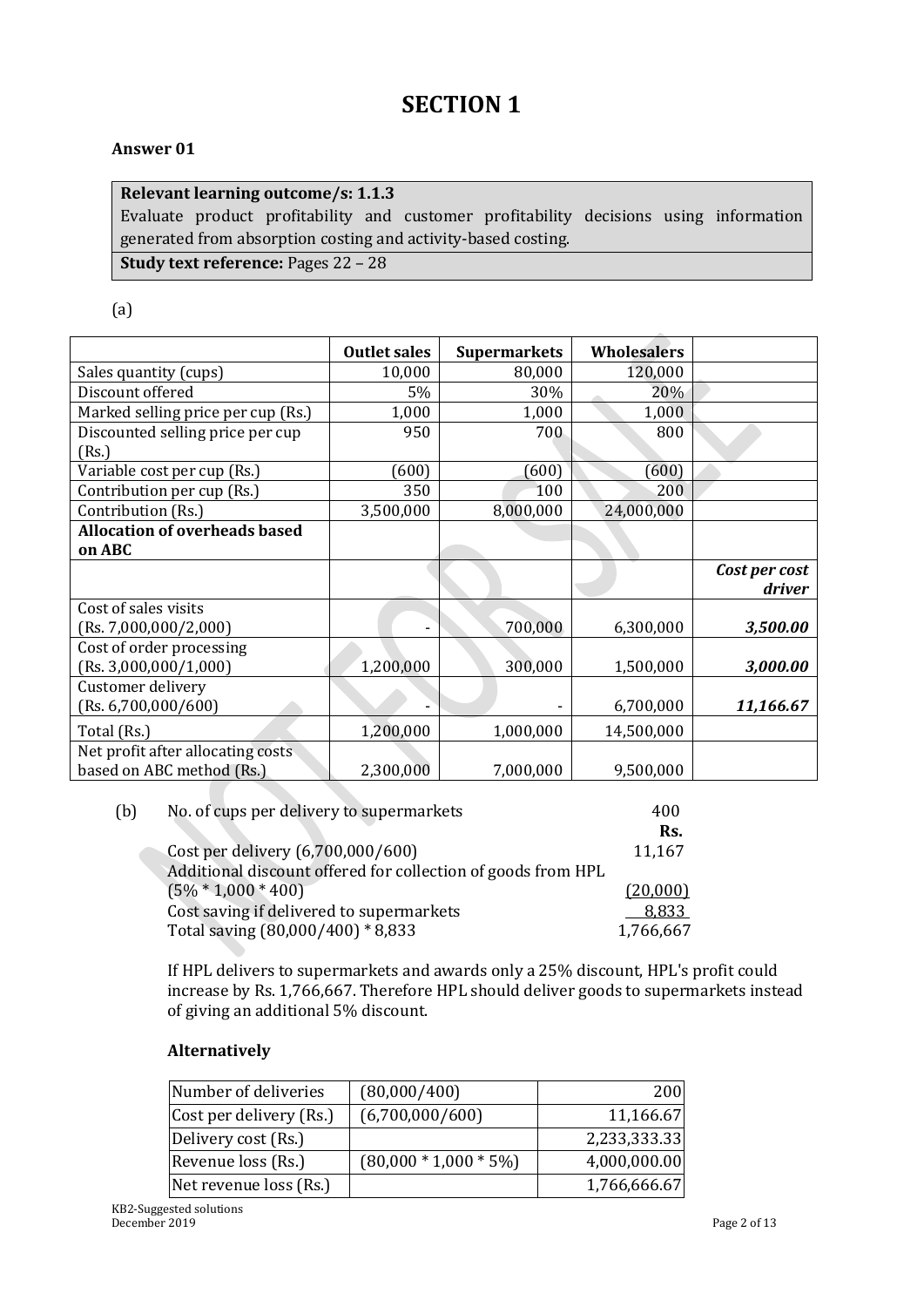- (c) Persuade customers to increase order quantities (even by offering discounts after a cost benefit analysis) and thereby reduce the number of orders which will reduce the order processing cost.
	- Curtail sales visits by improving the efficiency of delivery scheduling, attempting to merge deliveries to the same customers and combining deliveries to different customers, which will reduce the cost of sales visits as well as delivery costs.

**(Total: 10 marks)**

KB2-Suggested solutions December 2019 Page 3 of 13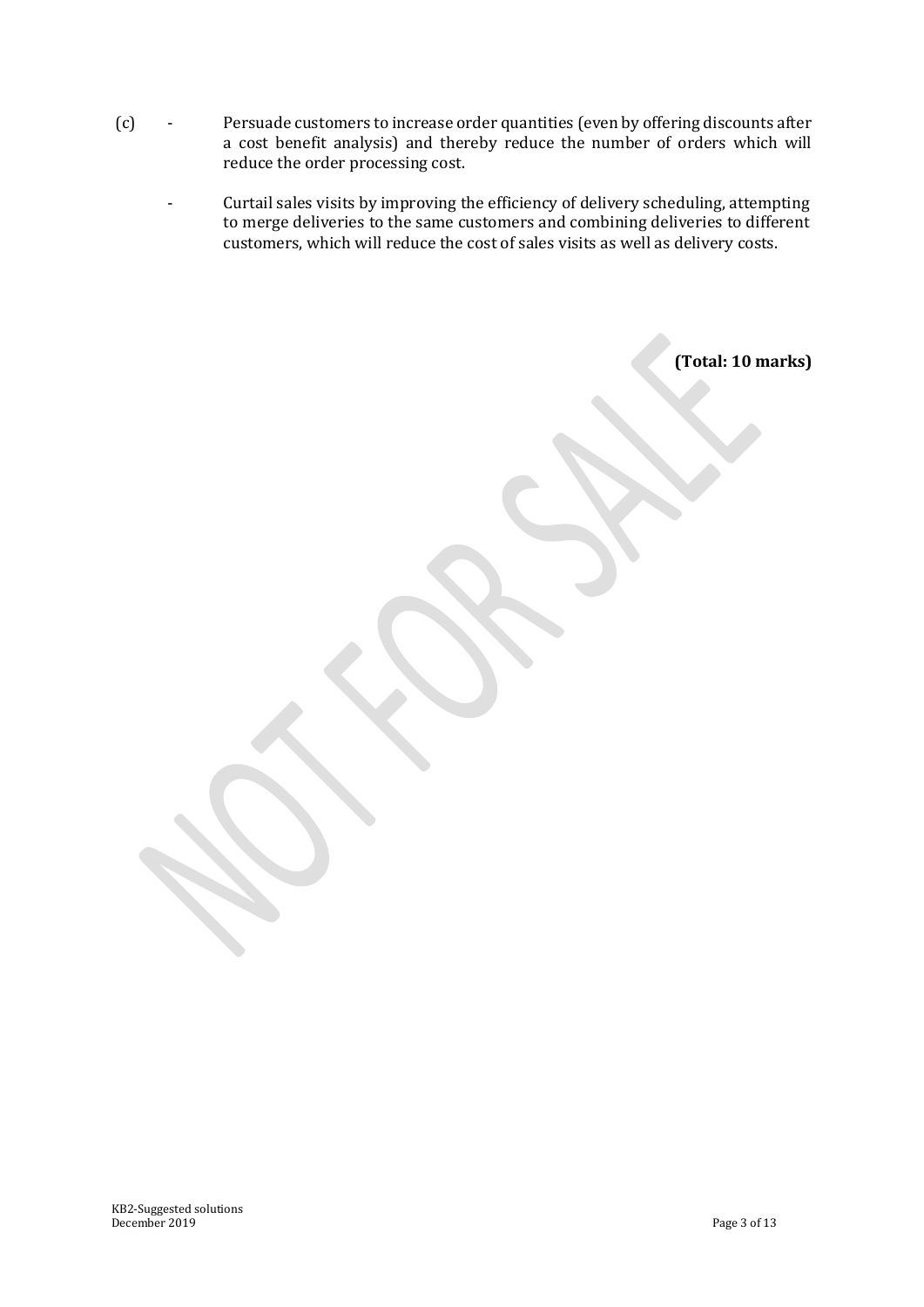| Relevant learning outcome/s: 1.3.2                                                    |
|---------------------------------------------------------------------------------------|
| Demonstrate the importance of the following concepts for cost accounting and decision |
| making:                                                                               |
| - Kaizen costing                                                                      |
| - Quality-related costing (TQM)                                                       |
| - Manufacturing/Enterprise resource planning (MRP and ERP)                            |
| <b>Study text reference:</b> Pages $97 - 99$ and $103 - 104$                          |

(a) Kaizen costing focuses on obtaining small incremental cost reductions during the production stage of the product life cycle. Kaizen costing is a system of cost reduction rather than cost control, and is based upon attaining incremental cost reductions by making continuous small changes in the product or the method of operations.

The main differences between Kaizen costing and standard costing are as follows.

|    | <b>Standard Costing</b>                  | Kaizen Costing                            |
|----|------------------------------------------|-------------------------------------------|
| 01 | It is used for cost control.             | It is used for cost reduction.            |
| 02 | It assumes that current manufacturing    | It assumes continuous improvement.        |
|    | conditions will stay the same.           |                                           |
| 03 | The cost focus is on standard costs      | The cost focus is on actual costs         |
|    | based on static conditions.              | assuming dynamic conditions.              |
| 04 | The aim is to meet cost performance      | The aim is to achieve cost reduction      |
|    | standards.                               | targets.                                  |
| 05 | Standards are set for a longer period of | Cost reduction targets are set and        |
|    | time (Ex. every six or twelve months.)   | applied more frequently (Ex. Monthly)     |
| 06 | Costs are controlled using variance      | Costs are reduced by implementing         |
|    | analysis based on standard and actual    | continuous improvement (Kaizen) to        |
|    | costs.                                   | attain the target profit or to reduce the |
|    |                                          | gap between target and estimated profit.  |
| 07 | Management should investigate and        | Management should investigate and         |
|    | respond when standards are not met.      | respond when target Kaizen amounts        |
|    |                                          | are not attained.                         |
| 08 | Employees are often viewed as the        | They are viewed as the source of, and are |
|    | cause of problems.                       | empowered to find, the solutions for cost |
|    |                                          | reductions.                               |

(b) The TQM process includes setting quality standards for all the processes in the company, establishing procedures and production methods to support the achievement of the set standards, measuring and monitoring the actual quality, and taking control action in order to rectify any underperforming activities.

#### *"Get things right first time"*

Every mistake, delay and misunderstanding, directly costs an organisation money through wasted time and effort, including time taken to pacify customers. The lost potential for future sales because of poor customer service must also be taken into account. TQM will positively impact the profitability of the company although there will be a cost of quality management.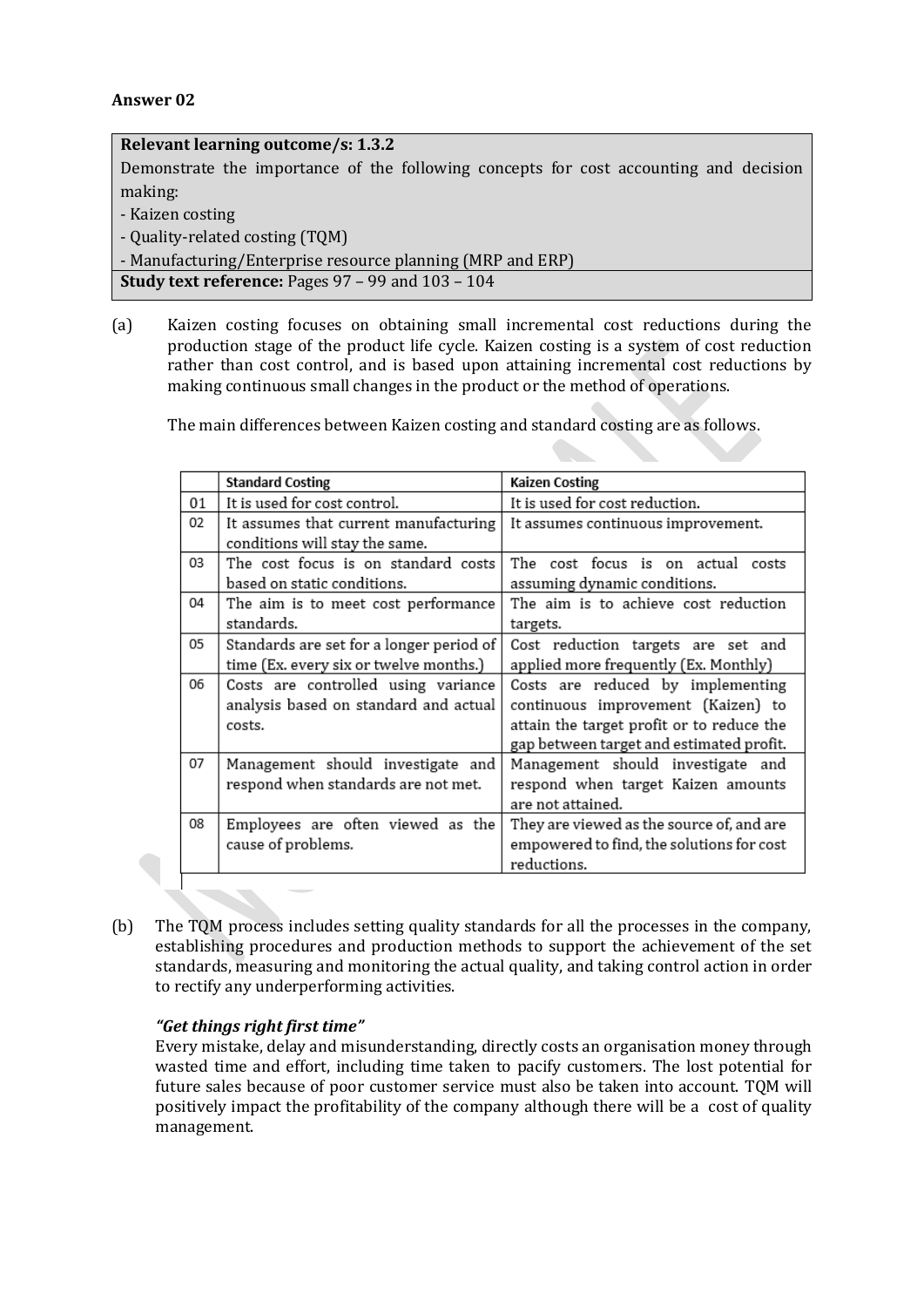#### *Continuous improvement*

TQM believes that it is always possible to improve processes and eliminate the non-value adding activities and processes, so its aim is to get it *more* right next time. Through this, the quality of products can be improved and it leads to a competitive advantage.

#### *Encourage mutual respect and teamwork*

TQM recognises that workers can be motivated by a positive approach to quality and it increases staff morale leading to greater productivity and efficiency.

#### **(Total: 10 marks)**

#### **Answer 03**

#### **Relevant learning outcome/s: 3.3.1**

Assess the further processing decisions under processes anomalies, joint-products and byproducts.

**Study text reference:** Pages 336 – 345 and 353

#### (a)

#### **Relative sales value apportionment method**

|                                        | NΗ | CL/PC | Total |
|----------------------------------------|----|-------|-------|
| Sales value at split-off (Rs. million) | 24 | 24    |       |
| [oint cost allocation (Rs. million)    |    |       |       |

#### **Physical measurement method**

|                                         | NΗ    | CL/PC | <b>Total</b> |
|-----------------------------------------|-------|-------|--------------|
| Production at split-off (metric tonnes) | 4,800 | 3,200 | 8,000        |
| [oint cost allocation (Rs. million)     | 24    |       | 41           |

#### (b)

#### **If CL is processed:**

|                                            | Rs.    | <b>Rs. million</b> |  |
|--------------------------------------------|--------|--------------------|--|
| Total sales of PC                          |        | 40                 |  |
| Further processing cost                    |        |                    |  |
| Contribution made by further processing    |        | 32                 |  |
| Further processing contribution per metric | 10,000 |                    |  |
| tonne of CL                                |        |                    |  |
| Minimum price required                     | 10,000 |                    |  |

 **(Total: 10 marks)**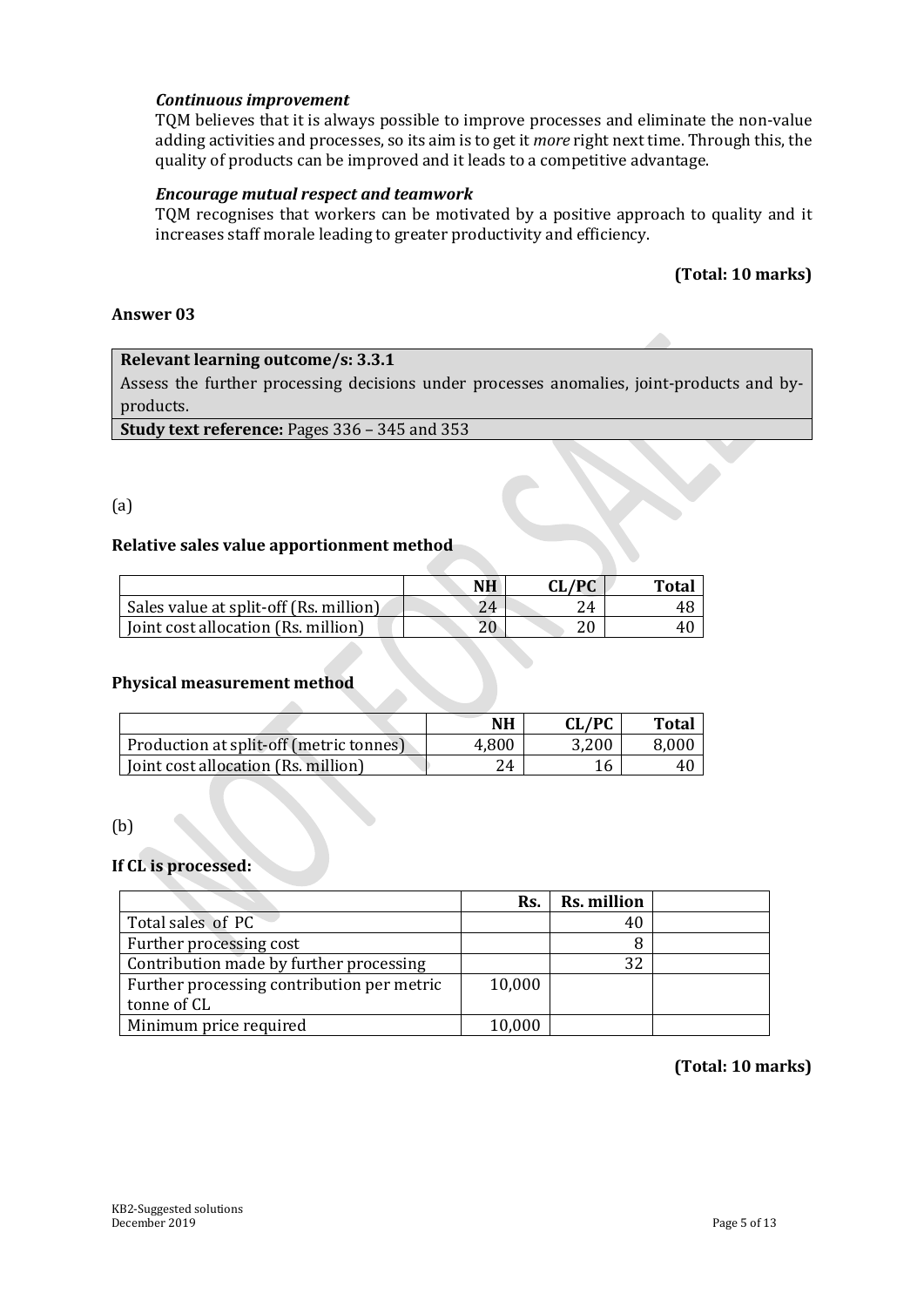#### **Relevant learning outcome/s: 4.1.1**

Discuss decentralisation and different types of responsibility centres (revenue, cost, profit and investment centres).

#### **Study text reference:** Pages 213, 552 – 553 and 557

(a)

- Senior management relieved from trivial matters leaving them with more time for overall review.
- Speed in operational decisions as the manager at the division swiftly reacts to changing local circumstances.
- Provision of better training grounds to junior staff, who aspire to be at the topmost level of the organisation.
- Encourages initiatives and motivates managers.
- Increases flexibility and reduces communication gaps.
- Introduces appropriate recording and measuring procedures.
- Determines the form, content and effective basis for preparation of budgets at different levels of management.

#### (b)

- Nature and similarity of the core operation (e.g. electrical equipment and components are separate responsibility centres)
- Geographical location of the unit (the Seethawaka factory can be treated as a separate responsibility centre).
- Description of the type of activities that are common (such as HR division for HR activities, finance division for finance activities).
- Steering and control concept in the unit.
- The most common compensation method, both from a management and tax perspective.
- Legal entity such as the subsidiary company.
- (c) The manager of the Seethawaka factory can be empowered to handle one, the revenue, where his key performance indicator is mainly to increase the revenue of the factory. In this case he will not be responsible for the cost and profit of the factory. Alternatively, the profit of the Seethawaka factory can be treated as his key performance indicator, in which case he is responsible for the revenue as well as cost and profit.

In the first instance the Seethawaka factory is a revenue centre. When the manager is responsible for revenue and costs, the factory becomes a profit centre of GTL. The nature of the responsibility centre is how each of the centre performances are measured and responsibilities are demarcated.

(d) The controllability principle is that managers of responsibility centres should only be held accountable for costs over which they have some influence. From a motivation point of view this is important because it can be very demoralising for managers who feel their performance is being judged on the basis of something over which they have no influence.

#### **(Total: 10 marks)**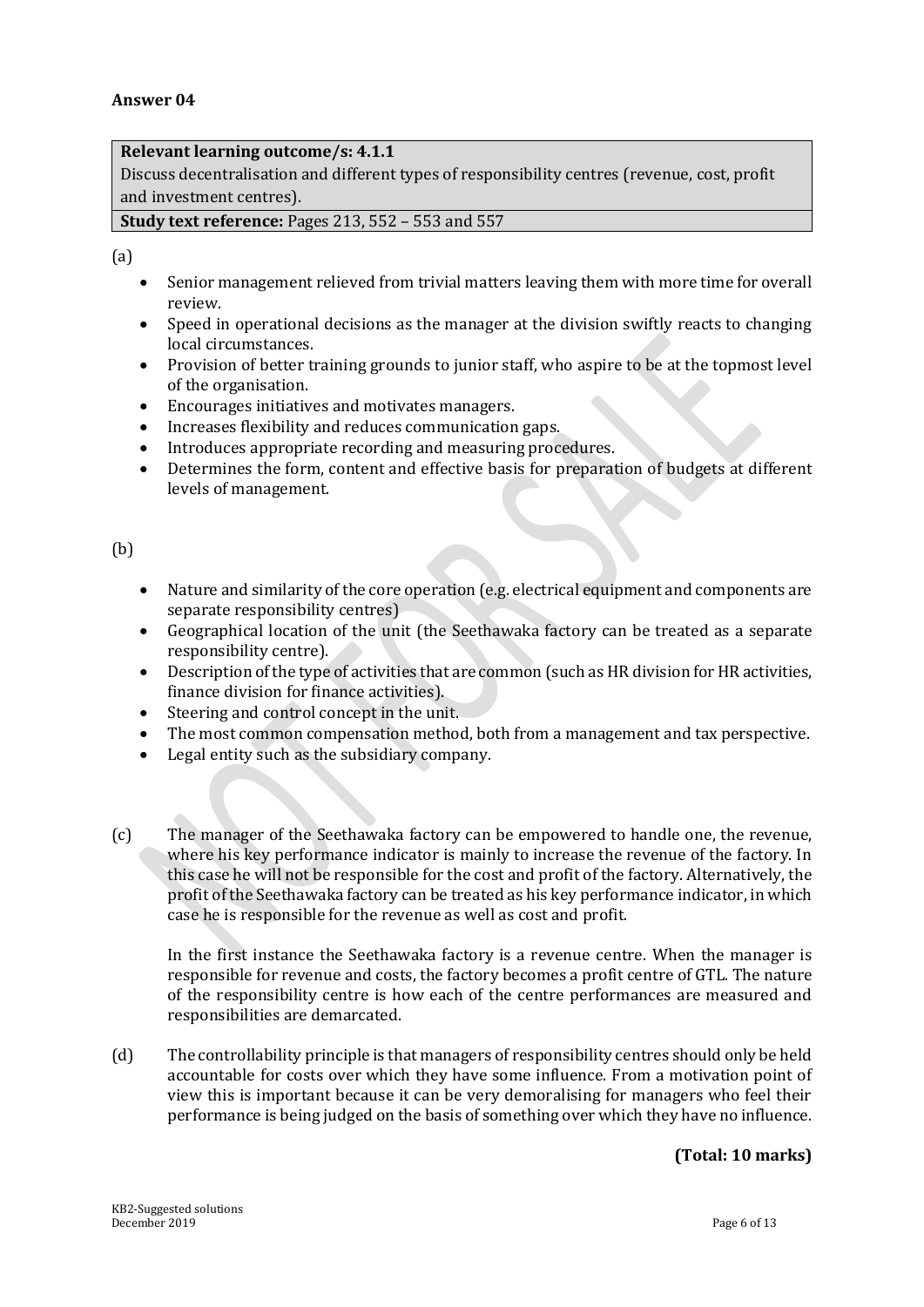#### **Relevant learning outcome/s: 5.1.7**

Assess optimum inventory decision (EOQ) including the decision of whether to accept a quantity discount or not.

**Study text reference:** Pages 647 – 651

#### (a)

| Unit price (Rs.)                          | 1,600  | 1,500  | 1,400  |
|-------------------------------------------|--------|--------|--------|
| EOQ (using the EOQ model)                 | 5,000  | 5,060  | 5,121  |
|                                           |        |        |        |
| Most economical order quantity to qualify | 5,000  | 5,060  | 10,000 |
| for the price                             |        |        |        |
|                                           |        |        |        |
| Per annum                                 |        |        |        |
| Number of orders                          | 5.00   | 4.94   | 2.50   |
| Ordering cost (Rs. '000)                  | 1,600  | 1,581  | 800    |
|                                           |        |        |        |
| Carrying cost (Rs. '000)                  | 1,600  | 1,581  | 3,050  |
|                                           |        |        |        |
| Purchasing cost (Rs. '000)                | 40,000 | 37,500 | 35,000 |
|                                           |        |        |        |
| Total cost (Rs. '000)                     | 43,200 | 40,662 | 38,850 |

Based on the above analysis, total cost can be minimised by placing orders of 10,000 units at a time, at a price of Rs. 1,400

(b)

(i) The EOQ model assumes that demand is constant over a period longer than the period considered for calculations in an assessment. This assumption is made in the calculation of ordering costs as a function of order quantity.

For example in the above assessment the number of orders considered for ordering cost calculations contains a fraction (when order quantity is 10,000, the number of orders per annum is 2.5). But practically there are 5 orders over a period of 2 years and this is the theoretical proportion. This assumes that the ordering process continues for at least a period of 2 years. Otherwise it should be considered as 2 orders of 10,000 and one order of 5,000 for the year, which makes it 3 orders for the year for the purpose of calculating the ordering cost.

(ii) The EOQ model assumes that sufficient resources are available to accommodate all variables associated with the EOQ. For example in the above assessment EOQ is 5,000 units when the price is Rs. 1,600. The company should have Rs. 8 million of working capital to purchase 5,000 units; warehouse capacity for 5,000 units to store them when they are delivered; capacity to transport 5,000 units as one consignment; and a supplier capable of supplying 5,000 units when an order is placed.

**(Total: 10 marks)**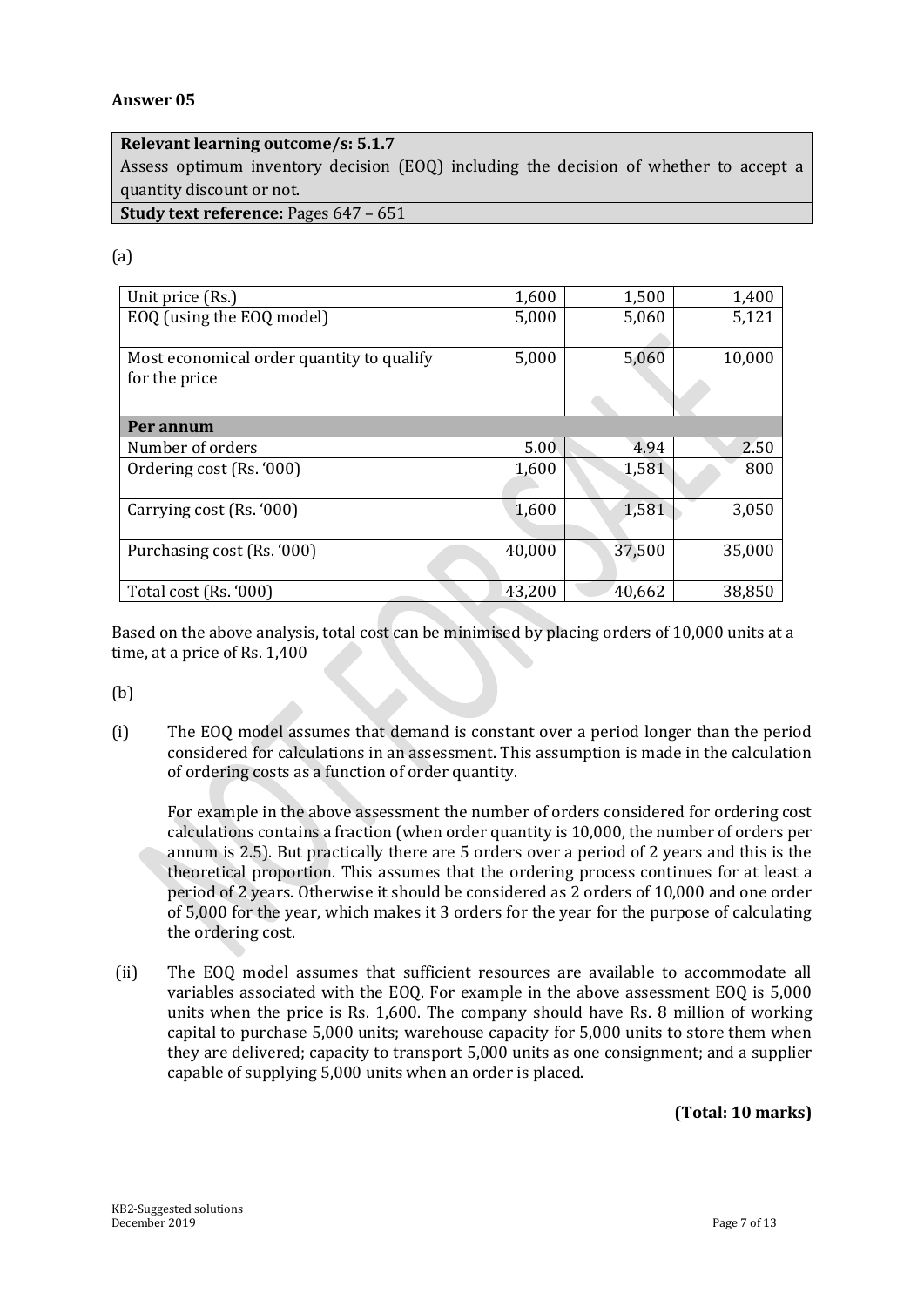# **SECTION 2**

#### **Answer 06**

#### **Relevant learning outcome/s: 2.1.1, 2.1.2 and 2.2.3**

- 2.1.1 Interpret the basic types of variances (material/labour/variable overhead/fixed overheads/sales).
- 2.1.2 Discuss the factors to be considered when deciding whether to investigate a variance or not.
- 2.2.3 Analyse the budgetary control statement (original budget, flexed budget, actual and variances).

Study text reference: Pages 132 – 136, 138 – 140, and 216 – 219

(a) Comparing the original budget with the actual activity level will not generate meaningful information for management decisions since the actual activity level could be different from those which were budgeted. Therefore the requirement arises to compare costs and revenue, actual results against the budget, at the same level of activity (production/sales). In other words the original budget should be flexed for the actual activity level in order to generate meaningful information.

(b)

#### **Budgetary control statement**

|                               | Original<br>budget | Flexed<br>budget | <b>Actual</b> | <b>Budget</b><br>variance |
|-------------------------------|--------------------|------------------|---------------|---------------------------|
| Sales/production              | 5,000              | 6,000            | 6,000         |                           |
| Selling price (Rs.)           | 1,400              | 1,400            | 1,498         | 98                        |
| Revenue (Rs.)                 | 7,000,000          | 8,400,000        | 8,988,000     | 588,000                   |
| Cost of sales (Rs.)           |                    |                  |               |                           |
| - Material A                  | 1,000,000          | 1,200,000        | 1,230,000     | (30,000)                  |
| - Material B                  | 1,200,000          | 1,440,000        | 1,740,000     | (300,000)                 |
| - Cake compound               | 1,200,000          | 1,440,000        | 1,650,000     | (210,000)                 |
| - Labour                      | 750,000            | 900,000          | 1,260,000     | (360,000)                 |
| - Fixed production cost       | 500,000            | 500,000          | 540,000       | (40,000)                  |
| Total cost (Rs.)              | 4,650,000          | 5,480,000        | 6,420,000     | (940,000)                 |
| <b>Operating profit (Rs.)</b> | 2,350,000          | 2,920,000        | 2,568,000     |                           |

(c)

#### (i) Material price variance = (Std price – Act price) \* Act purchase

Material A =  $(400 - 410) * 3,000 =$  (30,000) Adv Material B =  $(600 - 580) * 3,000 = 60,000$  Fav Cake compound =  $(1,200 - 1,650,000/1,500) * 1,500 = 150,000$  Fav Total price variance 180,000 Fav

Material usage variance = (Std usage – Act usage) \* Std price

| Material A = $(6,000 * 0.5 - 3,000) * 400 =$      | -               |              |
|---------------------------------------------------|-----------------|--------------|
| Material B = $(6,000 * 0.4 - 3,000) * 600 =$      | $(360,000)$ Adv |              |
| Cake compound = $(6,000 * 0.2 - 1,500) * 1,200 =$ | $(360,000)$ Adv |              |
| Total usage variance                              | $(720,000)$ Adv |              |
| KB2-Suggested solutions                           |                 |              |
| December 2019                                     |                 | Page 8 of 13 |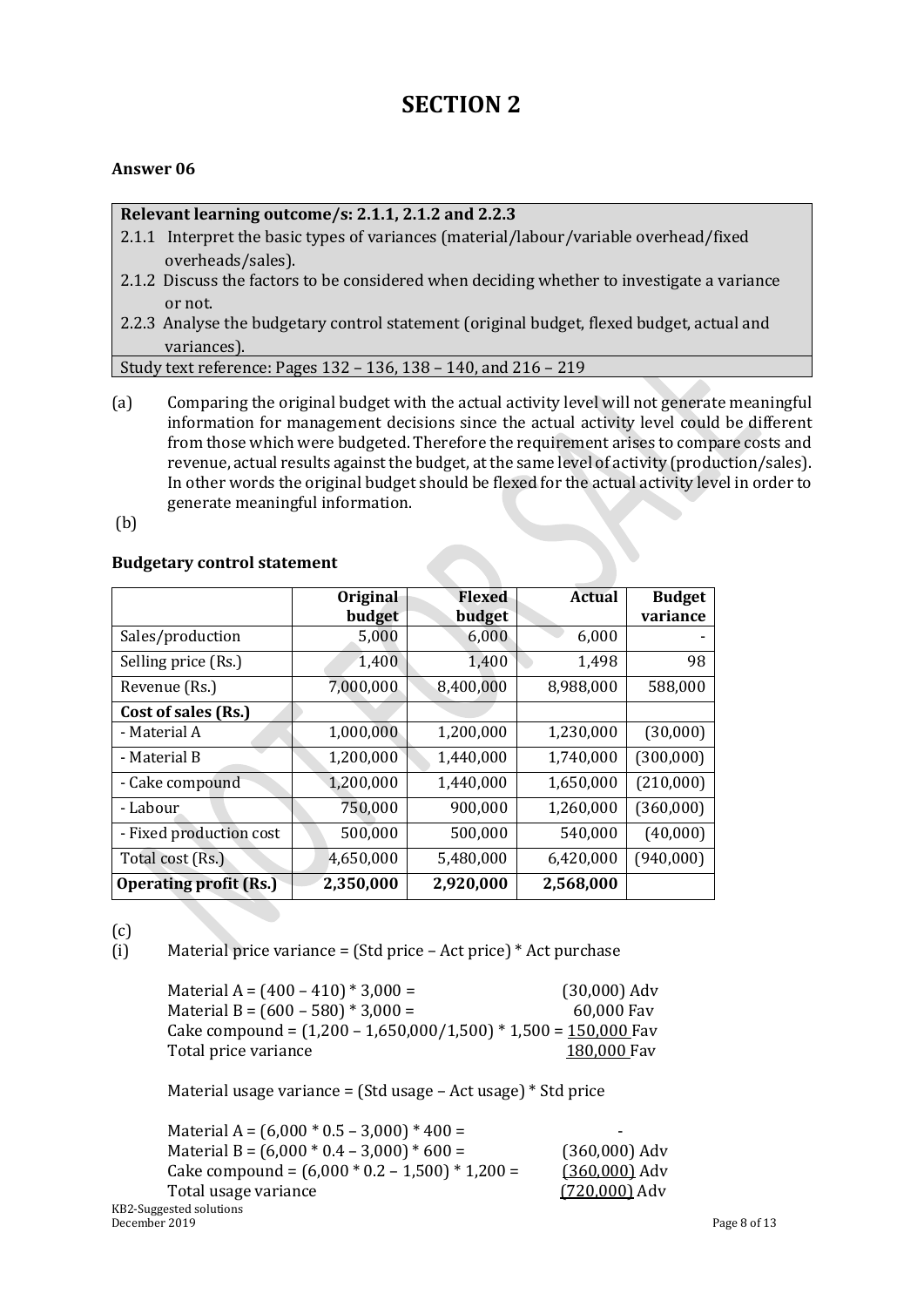(ii) Labour rate variance = (Std rate – Act rate) \* Act hours Labour rate variance =  $(300 - 1,260,000/3,600) * 3,600 = (180,000)$  Adv

Labour efficiency variance = (Std hours – Act hours) \* Std rate

Labour efficiency variance =  $(0.5 * 6,000 - 3,600) * 300 = (180,000)$  Adv

- (iii) FPOH expenditure variance = Btd FPOH Act FPOH FPOH expenditure variance =  $(500,000 - 540,000) = (40,000)$  Adv
- (iv) FPOH volume variance = (Act production Btd production) \* Std rate FPOH volume variance = (6,000 – 5,000) \* 100 = 100,000 Fav
- (v) Selling price variance = (Act price Btd price)  $*$  Act quantity sold Selling price variance = (1,498 – 1,400) \* 6,000 = 588,000 Fav
- (vi) Sales volume variance = (Act qty Btd qty) \* Std profit per unit

Sales volume variance = (6,000 – 5,000) \* 470 = 470,000 Fav

(d)

#### **Operating statement**

| Budgeted profit for<br>November (Rs.) |                                |                             | 2,350,000 |
|---------------------------------------|--------------------------------|-----------------------------|-----------|
|                                       | <b>Favourable</b><br>variances | <b>Adverse</b><br>variances |           |
| Material price                        | 180,000                        |                             |           |
| Material usage                        |                                | 720,000                     |           |
| Labour rate                           |                                | 180,000                     |           |
| Labour efficiency                     |                                | 180,000                     |           |
| <b>FPOH</b> expenditure               |                                | 40,000                      |           |
| FPOH volume                           | 100,000                        |                             |           |
| Selling price                         | 588,000                        |                             |           |
| Sales volume                          | 470,000                        |                             |           |
|                                       | 1,338,000                      | 1,120,000                   | 218,000   |
| <b>Actual profit (Rs.)</b>            |                                |                             | 2,568,000 |

(e)

- Materiality the amount of the variance should be substantial enough to necessitate the investigation.
- Controllability if the reason for the variance is obvious, say for example the management has taken a decision to give a pay hike of 10%, then the labour rate variance could be adverse. If the reasons are known, then there is no need of investigating a variance.
- The type of the standard being used if the standard is set at the ideal level of efficiency, then the variance could always be adverse.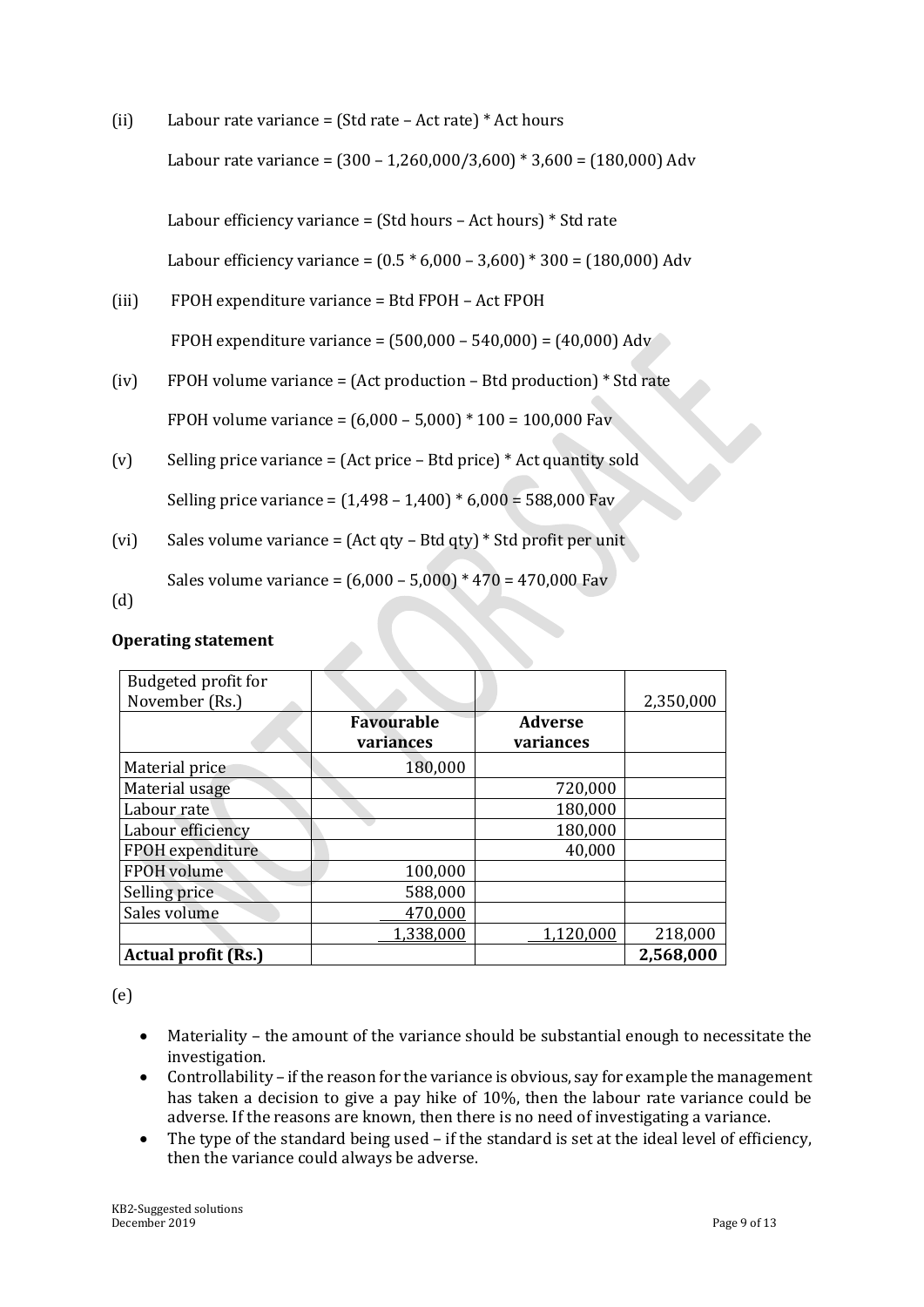- Variance trend if a variance is occurring every month and it is of the same/similar amount then investigations need to be done to find out the root cause.
- Interdependence between variances if one variance affects the other then there is no requirement for an investigation. For example cheap material will make the material price variance favourable and the efficiency variance adverse. Cheap materials could also make the labour efficiency variance adverse.
- Cost of the investigation if the estimated cost of the investigation is more than the benefit of the investigation, it is pointless to carry out the investigation.

**(Total: 25 marks)**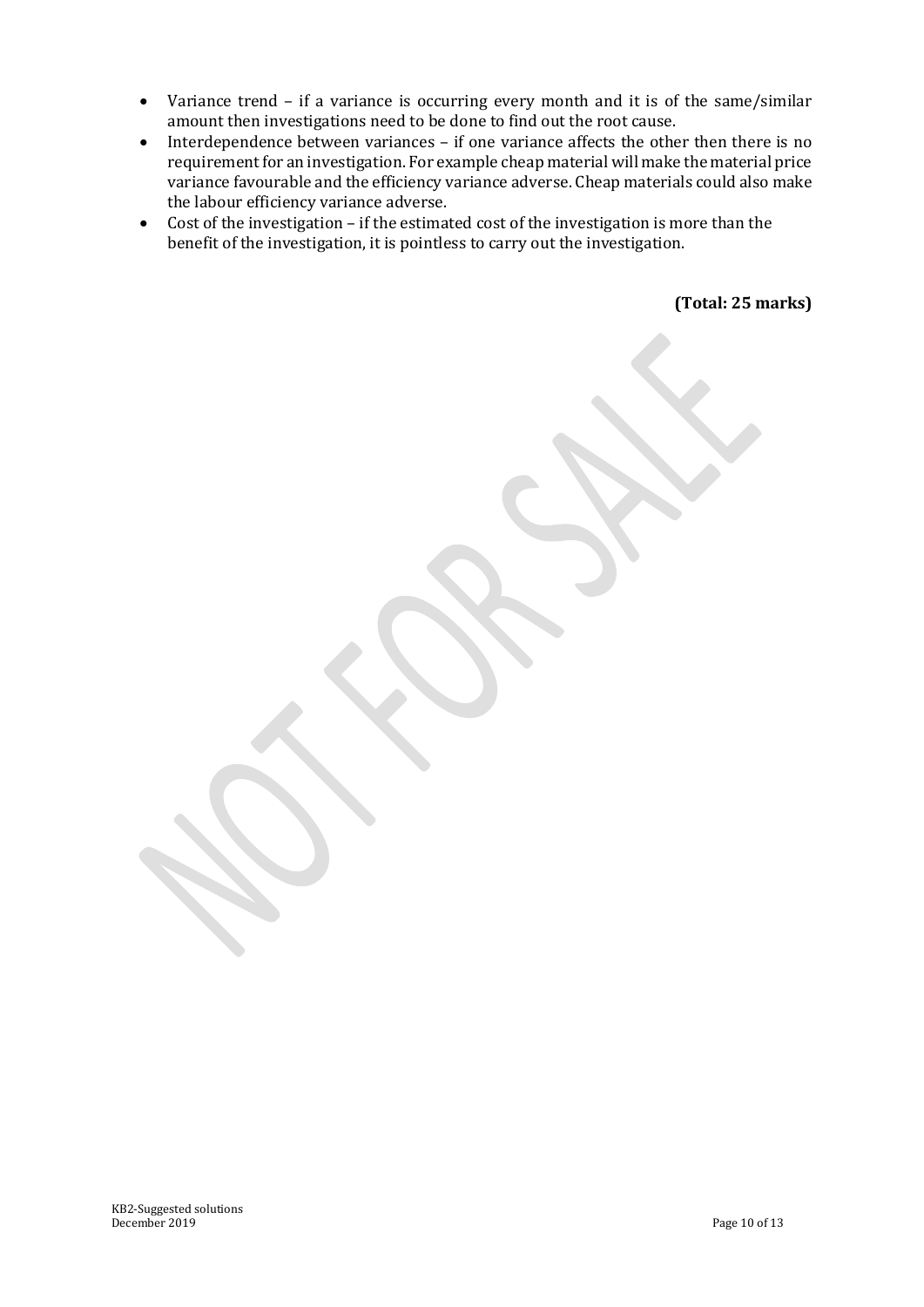**Relevant learning outcome/s: 3.8.2** Demonstrate how a decision would be made under conditions of uncertainty, using: - Decision tree-based expected value calculations - Data tables - Alternative decision criterions (minimax, maximax and minimax regret) **Study text reference:** Pages 533 – 540

## (i) and (ii)

| First 2 years |        | 2nd year |                   | Year $3 - 5$        |    | $Y1-2$ |     | Y2                 | $Y3-5$       | Y5            |
|---------------|--------|----------|-------------------|---------------------|----|--------|-----|--------------------|--------------|---------------|
|               |        |          |                   |                     | DF | 1.646  |     | 0.769              | 1.786        | 0.519         |
|               |        |          |                   |                     |    |        |     |                    |              |               |
|               |        |          |                   | High 0.4            |    | 493.8  | 300 | $-200$             | 400<br>714.4 | 570<br>295.83 |
|               |        | 588.53   | Invest            | Low $0.6$           |    |        | 300 | $-153.8$<br>$-200$ | 150          | 570           |
| High 0.4      | 448.35 |          |                   |                     |    | 493.8  |     | $-153.8$           | 267.9        | 295.83        |
| $EPV=$        |        |          |                   | High <sub>0.5</sub> |    |        | 300 | $\theta$           | 300          | 520           |
|               |        |          | 627.08 Not Invest |                     |    | 493.8  |     | $\mathbf{0}$       | 535.8        | 269.88        |
|               |        |          |                   | Low $0.5$           |    |        | 300 | $\mathbf{0}$       | 100          | 520           |
|               |        |          |                   |                     |    | 493.8  |     | $\overline{0}$     | 178.6        | 269.88        |
|               |        |          |                   | High 0.6            |    |        | 100 | $-200$             | 300          | 570           |
|               |        |          | Invest            |                     |    | 164.6  |     | $-153.8$           | 535.8        | 295.83        |
|               |        | 534.95   |                   | Low $0.4$           |    |        | 100 | $-200$             | 100          | 570           |
| Low $0.6$     | 421.43 |          |                   |                     |    | 164.6  |     | $-153.8$           | 178.6        | 295.83        |
| $PV =$        |        |          |                   | High <sub>0.5</sub> |    |        | 100 | $\theta$           | 250          | 520           |
|               |        |          | 537.78 Not Invest |                     |    | 164.6  |     | $\theta$           | 446.5        | 269.88        |
|               |        |          |                   | Low $0.5$           |    |        | 100 | $\mathbf{0}$       | 50           | 520           |
|               |        |          |                   |                     |    | 164.6  |     | $\overline{0}$     | 89.3         | 269.88        |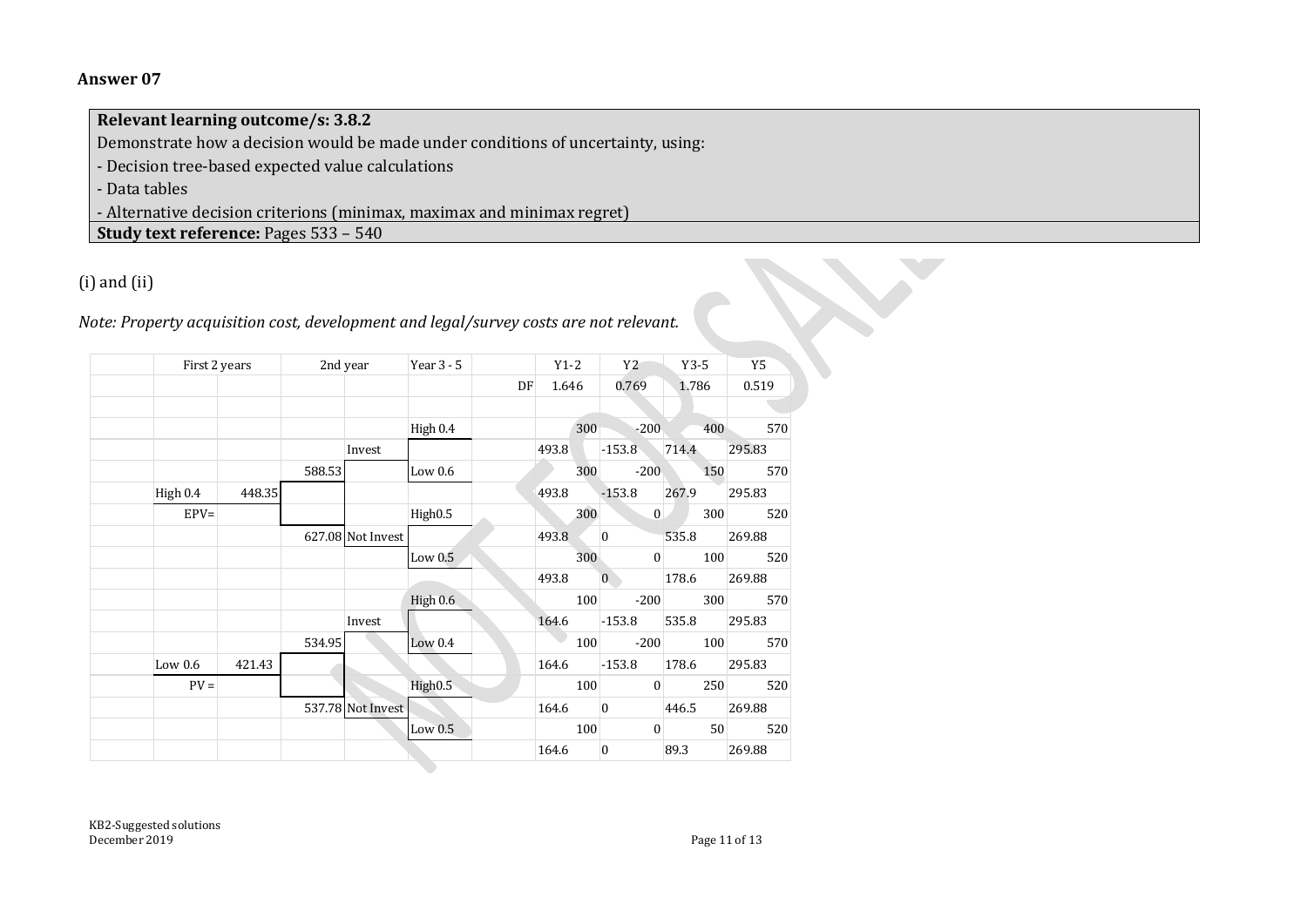(iii)

Expected present value (EPV) = Rs. 869.78 million The project is recommended as expected net present value (ENPV) > 0

Investment = Rs. 200 million (investment in Y2 is not recommended for all outcomes in Y1 – Y2)

Opportunity cost = Rs. 450 million

ENPV = Rs. 219.78 million

(b)

| Route |                | Profit/(loss) per annum<br>(Rs. million) |         | <b>Maximin</b><br>rule                    | <b>Maximax</b><br>rule                    |  |  |
|-------|----------------|------------------------------------------|---------|-------------------------------------------|-------------------------------------------|--|--|
|       | <b>Grade A</b> | <b>Grade B</b>                           | Grade C | <b>Minimum</b><br>profit<br>(Rs. million) | <b>Maximum</b><br>profit<br>(Rs. million) |  |  |
| P     | 61             | 31                                       | $-20$   | $-20$                                     | 61                                        |  |  |
|       | 16             | 52                                       | 79      | 16                                        | 79                                        |  |  |
| R     | 97             | 28                                       | $-92$   | $-92$                                     | 97                                        |  |  |

Under the maximin rule Route Q is preferable.

Under maximax rule Route R is preferable.

**(Total: 25 marks)**